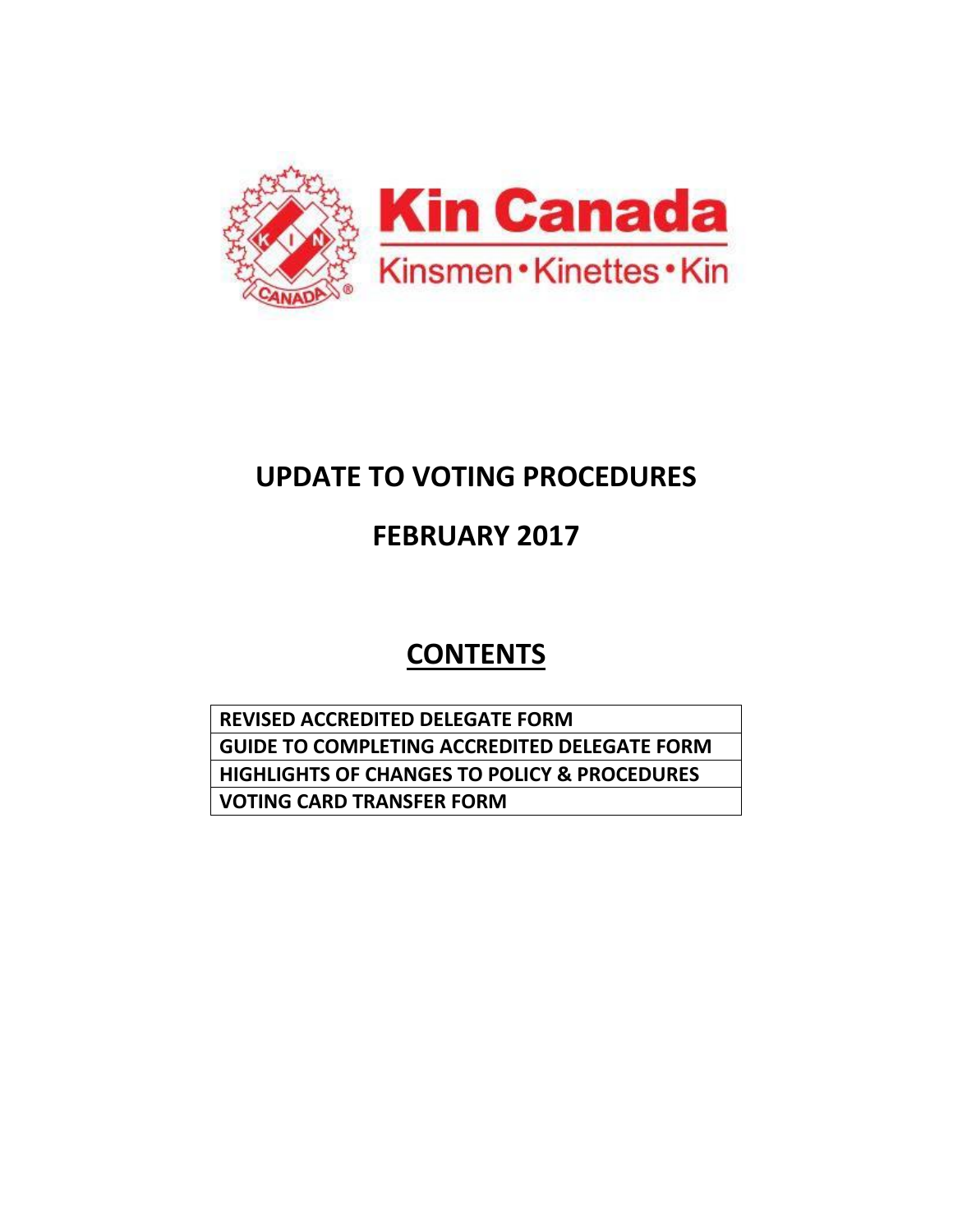

| Forms are due by | Click here to enter text.                     | Failure to submit a completed form by this |
|------------------|-----------------------------------------------|--------------------------------------------|
|                  | deadline means your club is unable to vote at | Click here to enter text.                  |

| Failure to submit a completed form by this |  |
|--------------------------------------------|--|
| Click here to enter text.                  |  |

**(Please check one)** ☐ **Kinsmen** ☐ **Kinette** ☐ **Kin** ☐ **Campus** (Please print clearly) **Club of** Click here to enter text. **District** Click here to enter text. **ALL CLUBS**, whether you are attending or not, MUST completely fill out this form in order to exercise your vote. Invalid if not fully filled in (boxes checked).

## **ACCREDITED DELEGATE (AD):**

| Name: | Click here to enter text. | Club: | Click here to enter text. |
|-------|---------------------------|-------|---------------------------|
|-------|---------------------------|-------|---------------------------|

### **ALTERNATE ACCREDITED DELEGATE(S) (AAD)** in order of ranking**:** *(Optional)*

| $\bullet$ | Name: | Click here to enter text. | Club: | Click here to enter text. |
|-----------|-------|---------------------------|-------|---------------------------|
|           | Name: | Click here to enter text. | Club: | Click here to enter text. |

### **If AD or AAD's are not from the Club being represented:**

| $\mathbf{I}$ | Have the delegates listed above agreed to take on the AD or AAD role for<br>your club?                                                       |
|--------------|----------------------------------------------------------------------------------------------------------------------------------------------|
| $\mathbf{I}$ | Does your club understand that the delegates listed above may hold other<br>club votes and may not hold your club vote in a flash card vote? |
|              | Has your club given voting instructions to the delegates listed above?                                                                       |

### **CLUB CERTIFICATION:**

We, the undersigned (2 of the following positions – President, Vice-President, and Secretary) of the above named club, hereby certify that our club, at a regularly constituted meeting held on

Click here to enter text., has voted to appoint the people named above as our Accredited Delegate and Alternate Accredited Delegates:

| <b>Club Position:</b> | Click here to enter text. | <b>Club Position:</b> | Click here to enter text. |
|-----------------------|---------------------------|-----------------------|---------------------------|
| Signature:            |                           | Signature:            |                           |
| Name: (Print)         | Click here to enter text. | Name: (Print)         | Click here to enter text. |
| Date:                 | Click here to enter text. | Date:                 | Click here to enter text. |

 **Completed form can be mailed** Click here to enter text. **, scanned and emailed to** Click here to enter text. **or faxed to** Click here to enter text. **DEADLINE IS** Click here to enter text.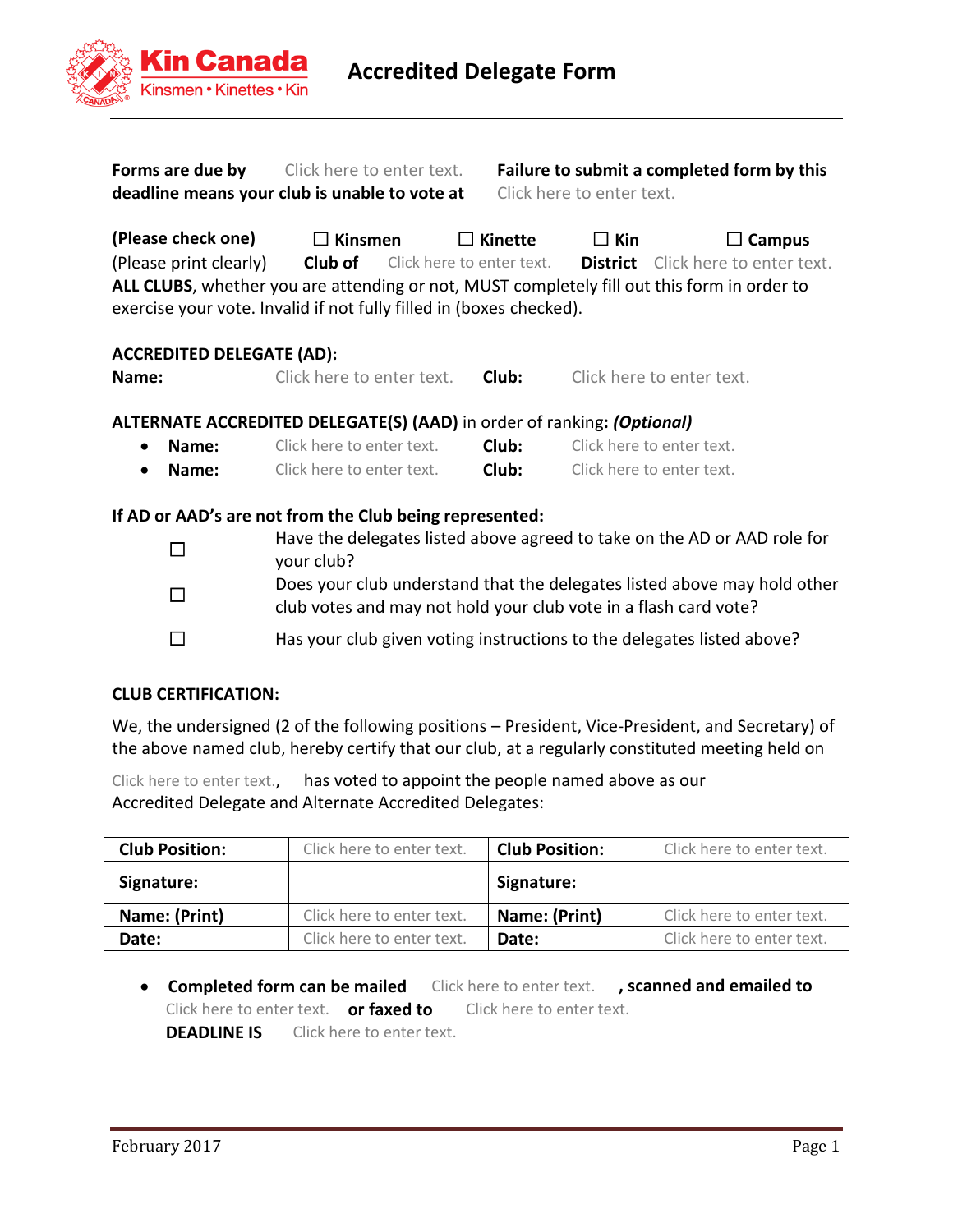

## **The following outlines how to fill in the Accredited Delegate Form.**

| <b>Forms are due by The Click here to enter text.</b>                     | Failure to submit a completed form by this |
|---------------------------------------------------------------------------|--------------------------------------------|
| deadline means your club is unable to vote at 2 Click here to enter text. |                                            |

#### **The above section will be completed by:**

**Governors**: Spring Zones, Fall Leadership Conference and District Conference **Kin Head Quarters**: National Kinvention

1. MM/DD/YYYY

2. The Zone, Conference or Kinvention it applies to e.g. Fall Leadership Conference

| <b>Please check one)</b> $\blacksquare$ <b>Kinsmen</b><br>$\left  \right $ (Please print clearly) $\leftrightarrow$ Club of $\left  \right $ Click here to enter text, $\leftrightarrow$ District Click here to enter text.<br>ALL CLUBS, whether you are attending or not, MUST completely fill out this form in order to<br>exercise your vote. Invalid if not fully filled in (boxes checked). | $\Box$ Kinette | $\Box$ Kin | $\Box$ Campus |
|---------------------------------------------------------------------------------------------------------------------------------------------------------------------------------------------------------------------------------------------------------------------------------------------------------------------------------------------------------------------------------------------------|----------------|------------|---------------|
| The above section will be completed by the Club<br>3. Check the type of club that applies<br>4. Club Name<br>5. District                                                                                                                                                                                                                                                                          |                |            |               |



#### **The above section will be completed by the Club**

- 6. Kin Member Name/Club Can be from your club or another club
- 7. Kin Member Name/Club Can be from your club or another club
- 8. Kin Member Name/Club Can be from your club or another club

Note: Field # 6 is the only mandatory field that needs to be completed in this section. Your club can choose to not select Alternate Accredited Delegates. It is suggested that you do so in case your delegate is unable to attend at the last minute. Clubs are not allowed to add Alternate Accredited Delegates once the form has been submitted and approved.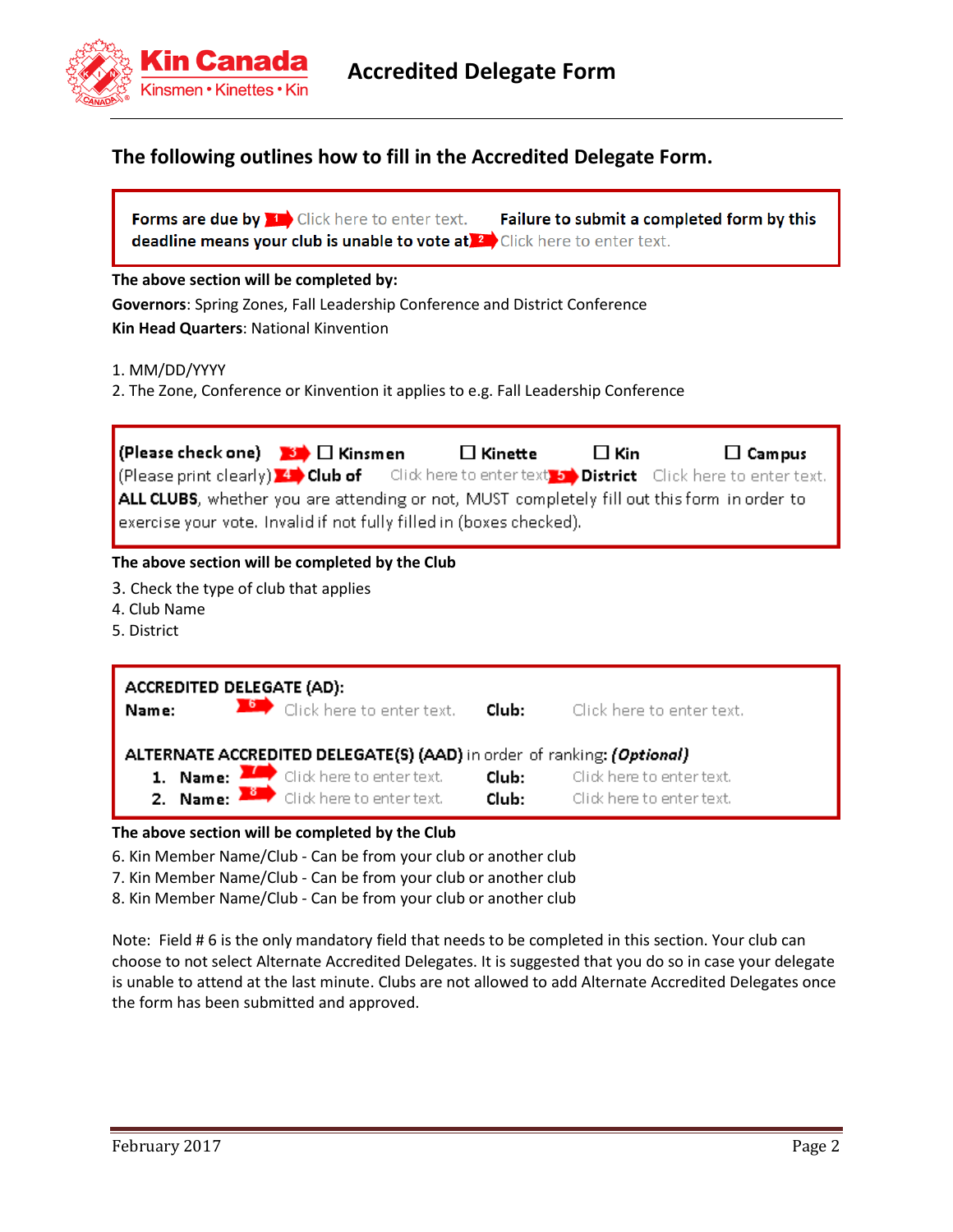

#### If AD or AAD's are not from the Club being represented:

Have the delegates listed above agreed to take on the AD or AAD role for  $\overline{\phantom{a}}$ vour club? Does your club understand that the delegates listed above may hold other club votes and may not hold your club vote in a flash card vote?  $\blacksquare$ Has your club given voting instructions to the delegates listed above?

#### **The above section will be completed by the Club**

9. Club Discussions:

- Ensure all delegates listed to carry your club's vote are aware that you have listed them. Failure to do so may find your club not represented because the delegate did not check in at the credentials desk.
- Ensure that your club provides contact information to **all** listed delegates in case there is a need to change the order in which they check in.

10. Club Discussion:

- An Accredited Delegate or Alternate Accredited Delegate for one Club but holds votes for other Clubs is only entitled to one flash card in a show of hands voting situation.
- An Accredited Delegate or Alternate Accredited Delegate that holds more than one club's votes will have to choose which club they will represent in a show of hands vote. Meaning, your club may not be the one represented in a show of hands vote
- If you want your clubs vote to be represented in a show of hands vote, ensure that your Accredited Delegate or Alternated Accredited Delegate is only carrying your clubs vote.
- If an Accredited Delegate or Alternate Accredited Delegate holds multiple clubs votes, all clubs votes will count in a poll or ballot vote.

11. Club Discussion:

- Ensure that your club has given your Accredited Delegate and Alternate Accredited Delegates voting instructions.
- Clarify how the club would like the Accredited Delegate and Alternate Accredited Delegates to vote if an amendment to a motion is brought forward:
	- o Example #1
		- At District Conference an amendment is made to the District budget. Your club has instructs the Accredited Delegate and Alternate Accredited Delegates to vote "no" to any amendments made.
	- o Example #2
		- At District Conference an amendment is made to the District Budget. Your club has instructs the Accredited Delegate and Alternate Accredited Delegate to "use their discretion" to vote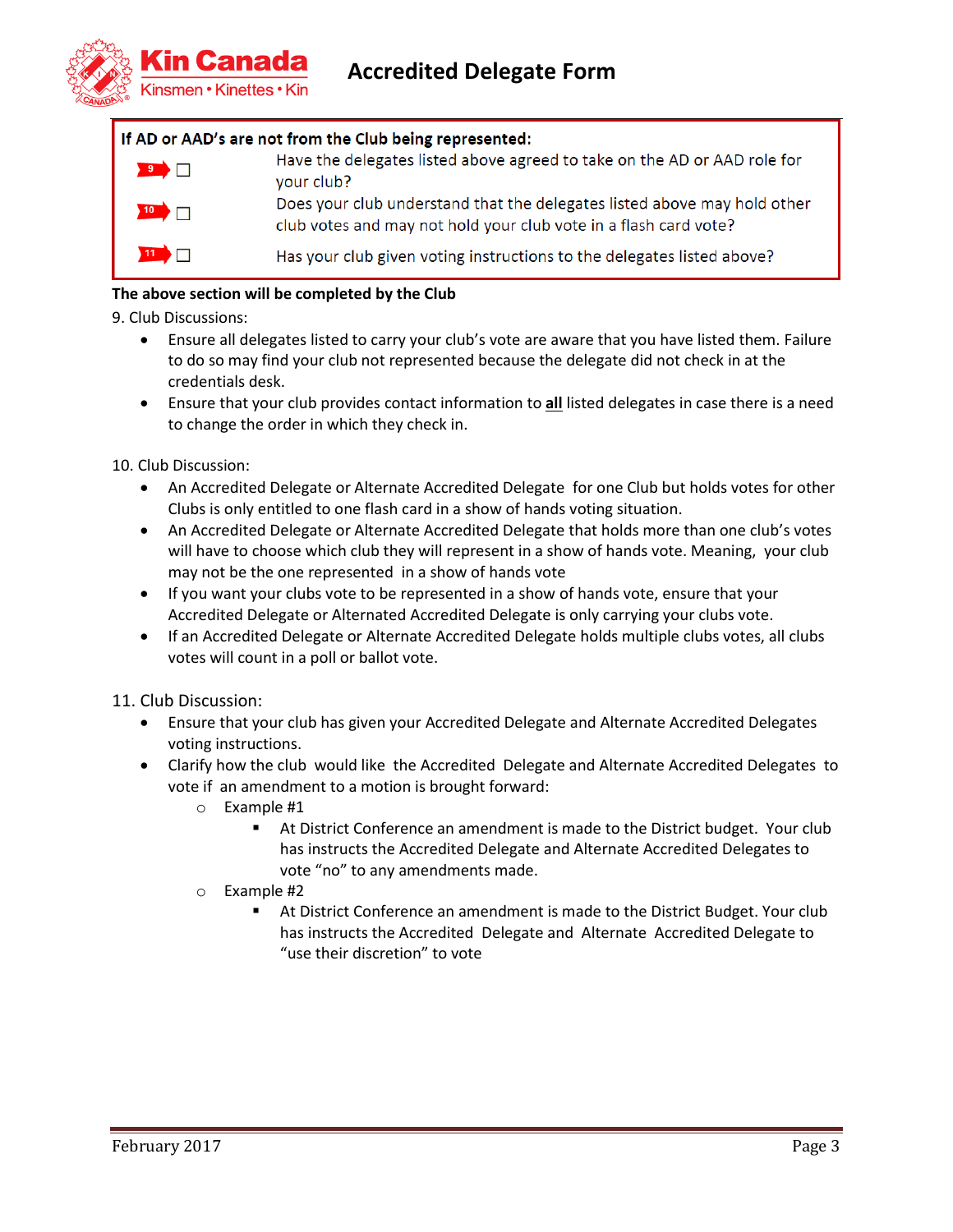

#### **CLUB CERTIFICATION:**

We, the undersigned (2 of the following positions – President, Vice-President, and Secretary) of the above named club, hereby certify that our club, at a regularly constituted meeting held on

Click here to enter text., has voted to appoint the people named above as our Accredited Delegate and Alternate Accredited Delegates:

| <b>Club Position:</b> | 12              | Click here to enter text. | <b>Club Position:</b> | Click here to enter text. |
|-----------------------|-----------------|---------------------------|-----------------------|---------------------------|
| Signature:            | 13 <sup>°</sup> |                           | Signature:            |                           |
| Name: (Print)         | 14              | Click here to enter text. | Name: (Print)         | Click here to enter text. |
| Date:                 | 15              | Click here to enter text. | Date:                 | Click here to enter text. |

#### **The above section will be completed by the Club**

- 12. Must be 2 of the following positions President, Vice-President and Secretary
- 13. Kin Member signature
- 14. Kin member name (Print)
- 15. MM/DD/YYYY

**.** Completed form can be mailed <sup>16</sup> dick here to enter text. **, scanned and emailed to 10** Click here to enter text. **or faxed to <sup>18</sup> C**lick here to enter text. **DEADLINE IS ALL**ick here to enter text.

#### **The above section will be completed by:**

**Governors**: Spring Zones, Fall Leadership Conference and District Conference **Kin Head Quarters**: National Kinvention

- 16. Mailing Address
- 17. Email Address
- 18. Fax number
- 19. MM/DD/YYYY

**The Accredited Delegate Form (template) will be used by all Zones, Conferences and Kinventions. The Template is not to be altered in anyway i.e. adding District logos. The Accredited Delegate Form will accessible through Kin Headquarters.**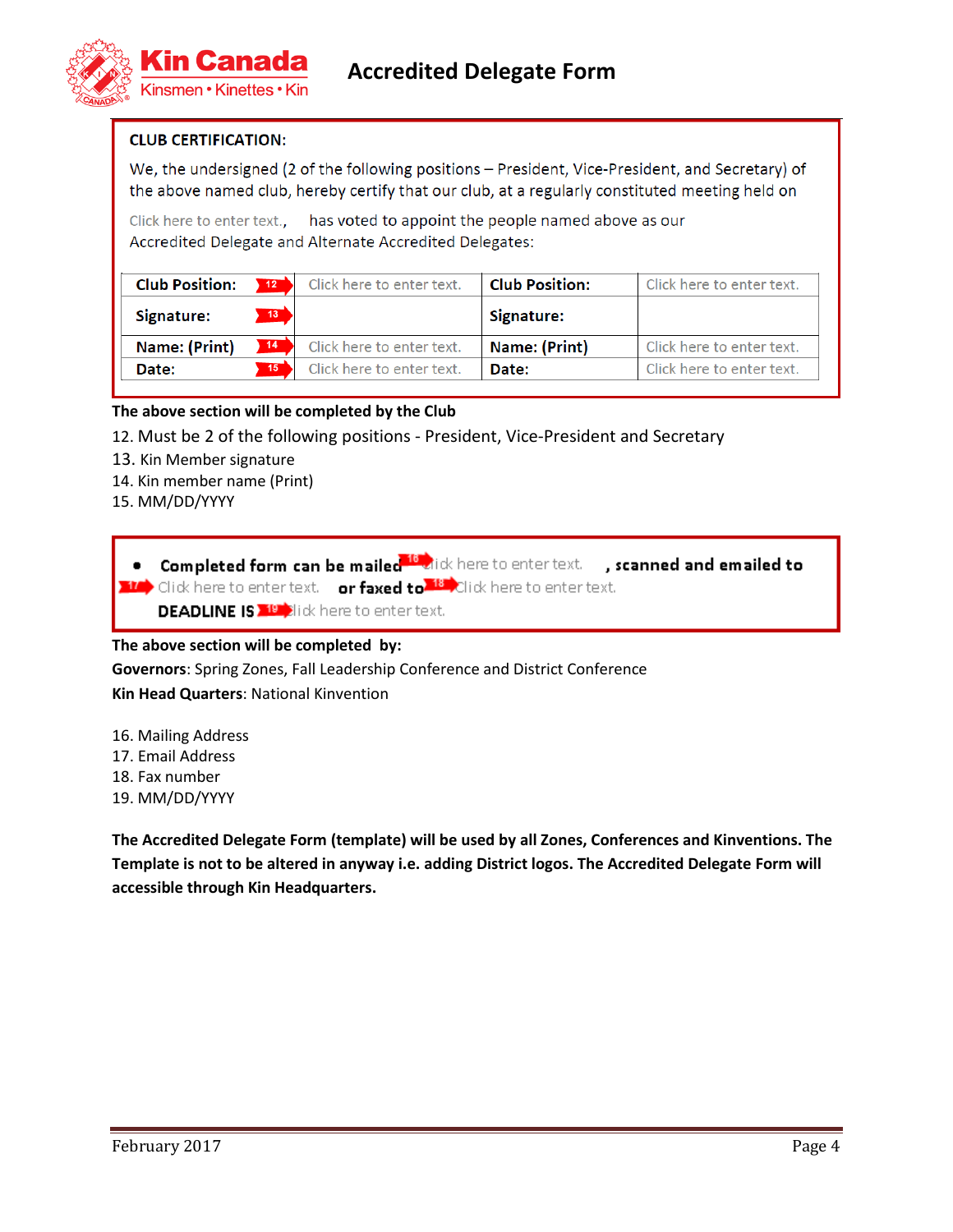**Accredited Delegate Form**



# **Highlights of Changes to Policy & Procedure**

#### **Updates**

- Align The National Policies and Procedures of the Association, Chapter 3.03 (a) with General Operating By-Law #2, Section 2.06 (b).
- District and Zone "in good standing" deadline date 3.04(c). (xii). Currently states:
	- $\circ$  The Club must be In Good Standing as of thirty-five (35) days prior to the date of submission;
	- o **Change to:** The Club must be In Good Standing as of the date of submission
	- o This change will be to align with National Kinvention submissions

#### **New to policy**

- Rules of Order Chair will not be allowed to hold a voting card.
- Accredited Delegates and Alternates Accredited Delegates will be able to transfer their voting card
	- o **Guideline for voting Card transfers**
		- o The Credentials Chair would be responsible to deal with confirmed Accredited or Alternate Accredited delegates wanting to give his or her card to an Alternate delegate.
		- o In order to transfer a card the Accredited or Alternate Accredited Delegate must be one of the three names listed on the Accredited Delegate Form
		- o No explanation would be needed but once the card had been given to an alternate delegate, the original accredited Delegate will not get the card back. In cases where there is a multi-day Conference or Kinvention the accredited delegate or alternate accredited delegate will have the ability to receive the voting a card at the next open credential session.
		- o Both delegates must present themselves to the Credentials Chair
		- o The Accredited/Alternate Accredited Delegates must sign "Accredited Delegate Transfer Form" to confirm the transfer
		- o The Credentials Chair would be responsible to update the Zone, Conference or Kinvention Secretary on the change.